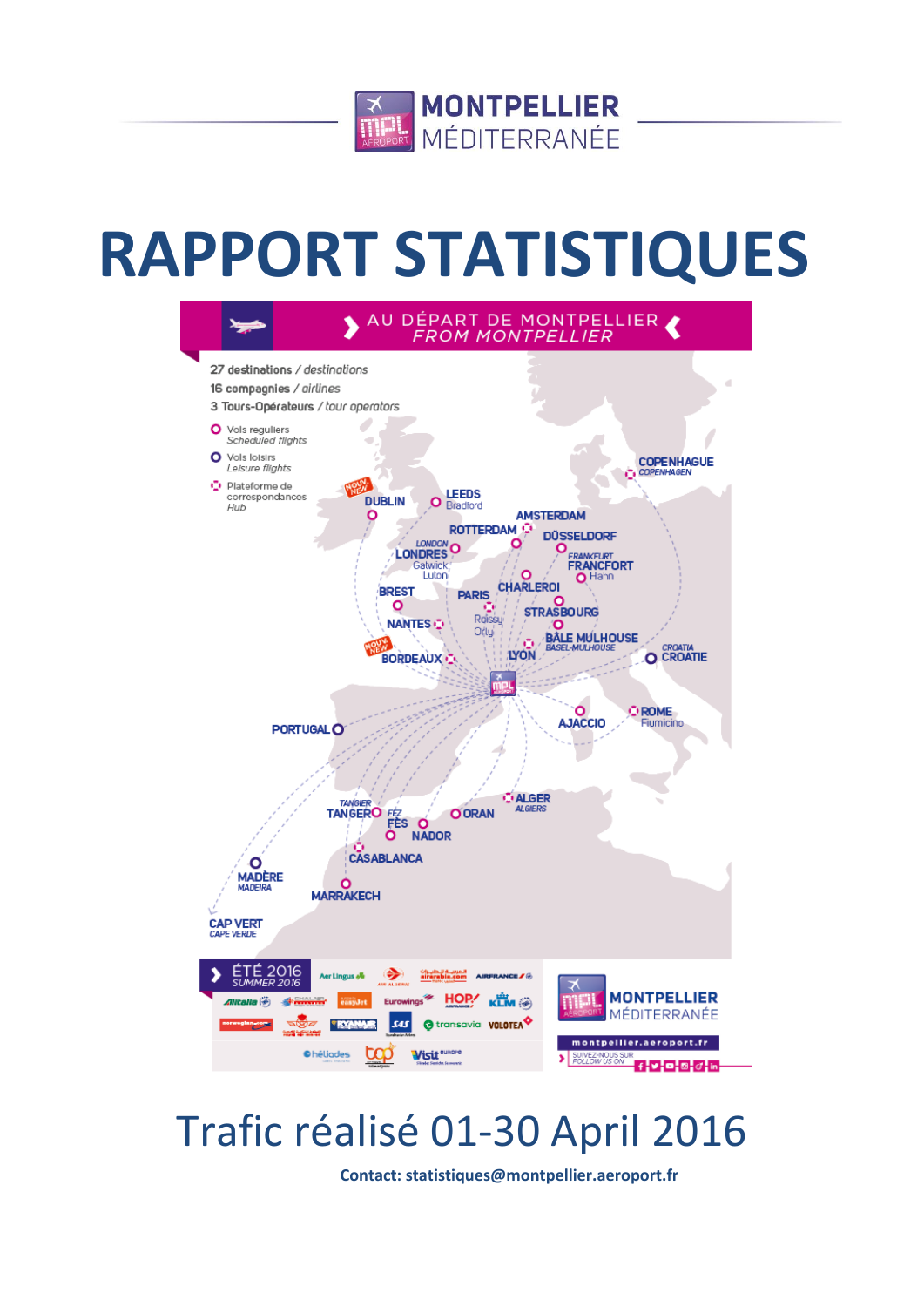## **TRAFIC COMMERCIAL**

|                             |         | Mois de : <b>AVRIL</b> |            |         | Cumul jusqu'au mois de : AVRIL |           |  |  |
|-----------------------------|---------|------------------------|------------|---------|--------------------------------|-----------|--|--|
|                             | 2016    | 2015                   | Variation  | 2016    | 2015                           | Variation |  |  |
| <b>Passagers:</b>           | 140 642 | 117 227                | 19,97%     | 462 045 | 407 412                        | 13,41%    |  |  |
| <b>LOCAUX:</b>              | 140 642 | 116 945                | 20,26%     | 461 632 | 407 002                        | 13,42%    |  |  |
| <b>NATIONAUX</b>            | 89 106  | 82 231                 | 8,36%      | 320 262 | 312 014                        | 2,64%     |  |  |
| <b>Réguliers</b>            | 88 629  | 82 081                 | 7,98%      | 318 871 | 309 722                        | 2,95%     |  |  |
| Non Réguliers               | 477     | 150                    | 218,00%    | 1 3 9 1 | 2 2 9 2                        | $-39,31%$ |  |  |
| <b>EUROPEENS</b>            | 35 349  | 27 932                 | 26,55%     | 87 332  | 72 961                         | 19,70%    |  |  |
| <b>Réguliers</b>            | 34 357  | 27 396                 | 25,41%     | 85 768  | 70 994                         | 20,81%    |  |  |
| Non Réguliers               | 992     | 536                    | 85,07%     | 1 564   | 1 967                          | $-20,49%$ |  |  |
| <b>INTERNATIONAUX</b>       | 16 187  | 6782                   | 138,68%    | 54 038  | 22 027                         | 145,33%   |  |  |
| <b>Réguliers</b>            | 16 178  | 6776                   | 138,75%    | 54 017  | 22 0 20                        | 145,31%   |  |  |
| Non Réguliers               | 9       | 6                      | 50,00%     | 21      |                                | 200,00%   |  |  |
| <b>TRANSITS (ARRIVEES):</b> |         | 282                    | $-100,00%$ | 413     | 410                            | 0,73%     |  |  |

 $\Box$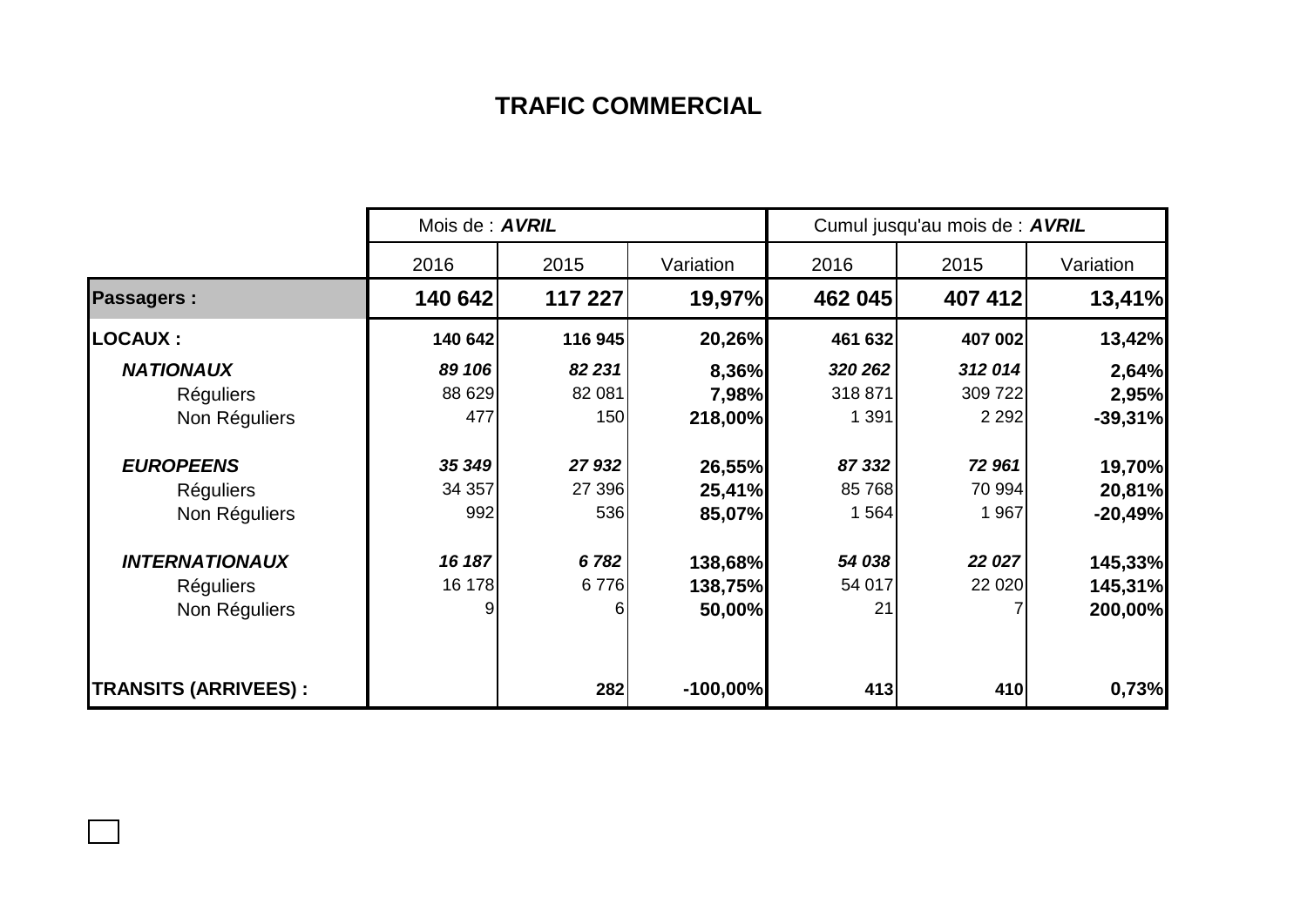#### **à fin AVRIL 2016 Comparatif Trafic Par Compagnies - 2016/15 Vols Réguliers et Non Réguliers**

|                                                        | avril          |                  | <b>TOTAL</b><br>Variation                            |                   |                   | Variation                                        |
|--------------------------------------------------------|----------------|------------------|------------------------------------------------------|-------------------|-------------------|--------------------------------------------------|
|                                                        | 2015           | 2016             | 2016/15                                              | 2015              | 2016              | 2016/15                                          |
|                                                        |                |                  |                                                      |                   |                   |                                                  |
| <b>REGULIERS</b>                                       |                |                  |                                                      |                   |                   |                                                  |
| <b>AER LINGUS</b>                                      |                |                  |                                                      |                   |                   |                                                  |
| <b>AIR ALGERIE</b>                                     |                | 1 0 4 8          | 100,00%                                              |                   | 1 048             | 100,00%                                          |
| AIR ARABIA MAROC<br><b>AIR FRANCE</b>                  | 6776<br>66818  | 12 861<br>70 540 | 89,80%<br>5,57%                                      | 22 020<br>264 521 | 43 667<br>268 263 | 98,31%<br>1,41%                                  |
| <b>ALITALIA</b>                                        | 1 3 3 5        | 1682             | 25,99%                                               | 4 1 0 5           | 5 2 8 5           | 28,75%                                           |
| CHALAIR                                                |                | 543              | 100,00%                                              |                   | 1724              | 100,00%                                          |
| <b>EASYJET</b>                                         | 12 088         | 12795            | 5,85%                                                | 32 472            | 32 922            | 1,39%                                            |
| <b>EASYJET SWITZERLAND</b>                             | 3 2 5 4        | 3 6 4 8          | 12,11%                                               | 10819             | 10780             | $-0,36%$                                         |
| <b>EUROPE AIRPOST</b><br>(PAX EQUIPAGE)                |                |                  | --                                                   |                   |                   |                                                  |
| <b>EUROWINGS</b>                                       |                |                  | Ξ.                                                   |                   |                   | $\ddot{\phantom{a}}$                             |
| <b>GERMANWINGS</b>                                     |                |                  |                                                      |                   |                   | $\ddot{\phantom{a}}$                             |
| HOP!                                                   | 7544           | 8 1 0 6          | 7,45%                                                | 26 063            | 27 577            | 5,81%                                            |
| <b>KLM ROYAL DUTCH AIRLINES</b>                        |                | 5 2 5 6          | 100,00%                                              |                   | 13 563            | 100,00%                                          |
| <b>LUFTHANSA</b>                                       |                |                  |                                                      |                   |                   |                                                  |
| <b>NORWEGIAN</b>                                       |                | 564              | 100,00%                                              |                   | 564               | 100,00%                                          |
| <b>ROYAL AIR MAROC</b>                                 |                | 2 2 6 9          | 100,00%                                              |                   | 9 3 0 2           | 100,00%                                          |
| <b>RYANAIR</b>                                         | 9966           | 9528             | $-4,39%$                                             | 22 845            | 21 770            | $-4,71%$                                         |
| <b>SCANDINAVIAN AIRLINES SYSTEM</b><br>TRANSAVIA       |                |                  | $\overline{\phantom{a}}$                             |                   |                   | $\overline{\phantom{a}}$                         |
| <b>VOLOTEA</b>                                         | 753<br>7719    | 884<br>9 4 3 9   | 17,40%<br>22,28%                                     | 753<br>19 138     | 884<br>21 306     | 17,40%<br>11,33%                                 |
| <b>WEST AIR SWEDEN</b> (PAX EQUIPAGE)                  |                | 1                | 100,00%                                              |                   | 1                 | 100,00%                                          |
|                                                        |                |                  |                                                      |                   |                   |                                                  |
|                                                        |                |                  |                                                      |                   |                   |                                                  |
| NON REGULIERS                                          |                |                  |                                                      |                   |                   |                                                  |
| <b>AER LINGUS</b>                                      |                |                  | $\ddotsc$                                            |                   |                   | $\ddotsc$                                        |
| <b>AIGLE AZUR</b><br><b>AIR ALGERIE</b>                |                |                  | Ξ.<br>$\overline{\phantom{a}}$                       |                   |                   | $\ddot{\phantom{a}}$<br>$\overline{\phantom{a}}$ |
| AIR ARABIA MAROC                                       |                |                  | $\overline{\phantom{a}}$                             |                   |                   | --                                               |
| <b>AIR CORSICA</b>                                     |                |                  | $\overline{a}$                                       |                   |                   |                                                  |
| <b>AIR EUROPA</b><br><b>AIR FRANCE</b>                 |                | 356              | 100,00%                                              |                   | 356               | 100,00%                                          |
| AIR MEDITERRANEE                                       |                | 74               | 100,00%<br>$\overline{\phantom{a}}$                  | 156               | 275               | 76,28%<br>$\overline{\phantom{a}}$               |
| <b>AIR NOSTRUM</b>                                     |                |                  | $\overline{\phantom{a}}$                             |                   |                   |                                                  |
| <b>AIR VALLEE</b>                                      |                |                  | $\sim$                                               |                   |                   | $\overline{\phantom{a}}$                         |
| <b>AIRLINAIR</b><br><b>ALITALIA</b>                    |                |                  | --<br>$\ddot{\phantom{a}}$                           |                   |                   | --<br>$\ddot{\phantom{a}}$                       |
| <b>ATLANTIQUE AIR ASSISTANCE</b>                       |                |                  | $\sim$                                               |                   |                   | $\overline{a}$                                   |
| <b>AVIATION DEFENSE SERVICE</b>                        |                |                  | $\overline{a}$                                       | 17                |                   | $-100,00%$                                       |
| <b>BRIT AIR</b>                                        |                |                  |                                                      |                   |                   |                                                  |
| <b>CHALAIR</b><br><b>DENIM AIR</b>                     |                |                  | $\overline{\phantom{a}}$<br>$\overline{\phantom{a}}$ |                   | 80                | 100,00%<br>$\overline{\phantom{a}}$              |
| <b>EASTERN AIRWAYS</b>                                 | 70             |                  | $-100,00%$                                           | 70                |                   | $-100,00%$                                       |
| <b>EASYJET</b>                                         | 2              |                  | $-100,00%$                                           | 2                 | 240               | 11900,00%                                        |
| <b>EASYJET SWITZERLAND</b>                             |                |                  | $\overline{\phantom{a}}$                             |                   |                   |                                                  |
| <b>EUROPE AIRPOST</b><br><b>EUROWINGS</b>              |                |                  |                                                      | 79                |                   | $-100,00%$                                       |
| <b>GERMANWINGS</b>                                     |                |                  |                                                      |                   |                   |                                                  |
| HOP!                                                   |                | 139              | 100,00%                                              | 522               | 215               | $-58,81%$                                        |
| <b>KLM ROYAL DUTCH AIRLINES</b>                        |                |                  | $\overline{\phantom{a}}$<br>$\overline{\phantom{a}}$ | 71                |                   | $-100,00%$                                       |
| LUFTHANSA<br>NETJETS TRANSPORTES AEREOS                | $\overline{4}$ | 4                |                                                      | 52                | 37                | $-28,85%$                                        |
| <b>NORWEGIAN</b>                                       |                |                  | $\overline{a}$                                       |                   |                   |                                                  |
| PAN EUROPEAN AIR SERVICE                               |                | $\overline{4}$   | 100,00%                                              |                   | 13                | 100,00%                                          |
| REGIONAL Cie Européenne<br><b>ROYAL AIR MAROC</b>      |                |                  | ٠.                                                   |                   |                   |                                                  |
| <b>RYANAIR</b>                                         |                |                  |                                                      | 855               | 154               | $-81,99%$                                        |
| <b>SATA INTERNACIONAL</b>                              |                |                  | $\overline{\phantom{a}}$                             |                   |                   | $\sim$                                           |
| <b>SCANDINAVIAN AIRLINES SYSTEM</b>                    |                |                  | $\overline{\phantom{a}}$                             |                   |                   | $\overline{\phantom{a}}$                         |
| <b>SKY BRIDGE AIR</b><br><b>SUN AIR OF SCANDINAVIA</b> | 64             |                  | $-100,00%$                                           | 255               | 371               | 45,49%                                           |
| <b>TRANSAVIA</b>                                       |                |                  |                                                      |                   |                   |                                                  |
| <b>TRAVEL SERVICE AIRLINES</b>                         | 73             |                  | $-100,00%$                                           | 73                |                   | $-100,00%$                                       |
| <b>TUNISAIR</b><br><b>TWIN JET</b>                     |                |                  |                                                      | 7                 |                   | $-100,00%$                                       |
| <b>VIP WINGS</b>                                       |                |                  | $\overline{\phantom{a}}$                             |                   |                   | $\overline{\phantom{a}}$                         |
| <b>VLM AIRLINES</b>                                    |                |                  | $\overline{\phantom{a}}$                             |                   |                   | $\overline{\phantom{a}}$                         |
| <b>VOLOTEA</b>                                         |                |                  | $\overline{\phantom{a}}$                             | 29                |                   | $-100,00%$                                       |
| <b>WEST AIR SWEDEN</b><br><b>XL AIRWAYS</b>            |                |                  | <br>$\ddot{\phantom{a}}$                             | 286               |                   | -100,00%                                         |
|                                                        |                |                  |                                                      |                   |                   |                                                  |
|                                                        |                |                  |                                                      |                   |                   |                                                  |
|                                                        |                |                  |                                                      |                   |                   |                                                  |
| <b>Autres Compagnies</b>                               | 479            | 901              | 88,10%                                               | 1792              | 1 2 3 5           | $-31,08%$                                        |
|                                                        |                |                  |                                                      |                   |                   |                                                  |
| <b>TOTAL REGULIERS</b>                                 | 116 253        | 139 164          | 19,71%                                               | 402 736           | 458 656           | 13,89%                                           |
|                                                        |                |                  |                                                      |                   |                   |                                                  |
| <b>TOTAL NON REGULIERS</b>                             | 692            | 1 478            | 113,58%                                              | 4 2 6 6           | 2976              | $-30,24%$                                        |
| <b>TOTAL GENERAL</b>                                   | 116 945        | 140 642          | 20,26%                                               | 407 002           | 461 632           | 13,42%                                           |

*COMPAGNIES AYANT DES VOLS REGULIERS ET NON REGULIERS*

| <b>TOTAL AER LINGUS</b>            |         |         | $\overline{a}$ |         |         | $\overline{a}$           |
|------------------------------------|---------|---------|----------------|---------|---------|--------------------------|
| TOTAL AIR ALGERIE                  |         | 1 0 4 8 | 100,00%        |         | 1 0 4 8 | 100,00%                  |
| TOTAL AIR ARABIA MAROC             | 6776    | 12 8 61 | 89,80%         | 22 0 20 | 43 667  | 98,31%                   |
| TOTAL AIR FRANCE                   | 66818   | 70 614  | 5.68%          | 264 677 | 268 538 | 1.46%                    |
| TOTAL ALITALIA                     | 1 3 3 5 | 1682    | 25,99%         | 4 1 0 5 | 5 2 8 5 | 28,75%                   |
| <b>TOTAL CHALAIR</b>               |         | 543     | 100.00%        |         | 1 804   | 100.00%                  |
| <b>TOTAL EASYJET</b>               | 12 090  | 12 795  | 5,83%          | 32 474  | 33 162  | 2,12%                    |
| TOTAL FASYJET SWITZERLAND          | 3 2 5 4 | 3648    | 12,11%         | 10819   | 10 780  | $-0.36%$                 |
| <b>TOTAL FUROWINGS</b>             |         |         | --             |         |         | $\overline{\phantom{a}}$ |
| <b>TOTAL GERMANWINGS</b>           |         |         | $\overline{a}$ |         |         | $\overline{a}$           |
| <b>TOTAL HOP!</b>                  | 7544    | 8 2 4 5 | 9.29%          | 26 585  | 27 792  | 4.54%                    |
| TOTAL KLM ROYAL DUTCH AIRLINES     |         | 5 2 5 6 | 100.00%        | 71      | 13 5 63 | 19002,82%                |
| TOTAL LUFTHANSA                    |         |         | --             |         |         | $\overline{\phantom{a}}$ |
| <b>TOTAL NORWEGIAN</b>             |         | 564     | 100,00%        |         | 564     | 100,00%                  |
| TOTAL ROYAL AIR MAROC              |         | 2 2 6 9 | 100.00%        |         | 9 3 0 2 | 100.00%                  |
| <b>TOTAL RYANAIR</b>               | 9966    | 9528    | $-4.39%$       | 23 700  | 21 9 24 | $-7,49%$                 |
| TOTAL SCANDINAVIAN AIRLINES SYSTEM |         |         | $\overline{a}$ |         |         | $-$                      |
| <b>TOTAI TRANSAVIA</b>             | 753     | 884     | 17.40%         | 753     | 884     | 17,40%                   |
| TOTAL VOLOTEA                      | 7719    | 9439    | 22,28%         | 19 167  | 21 30 6 | 11,16%                   |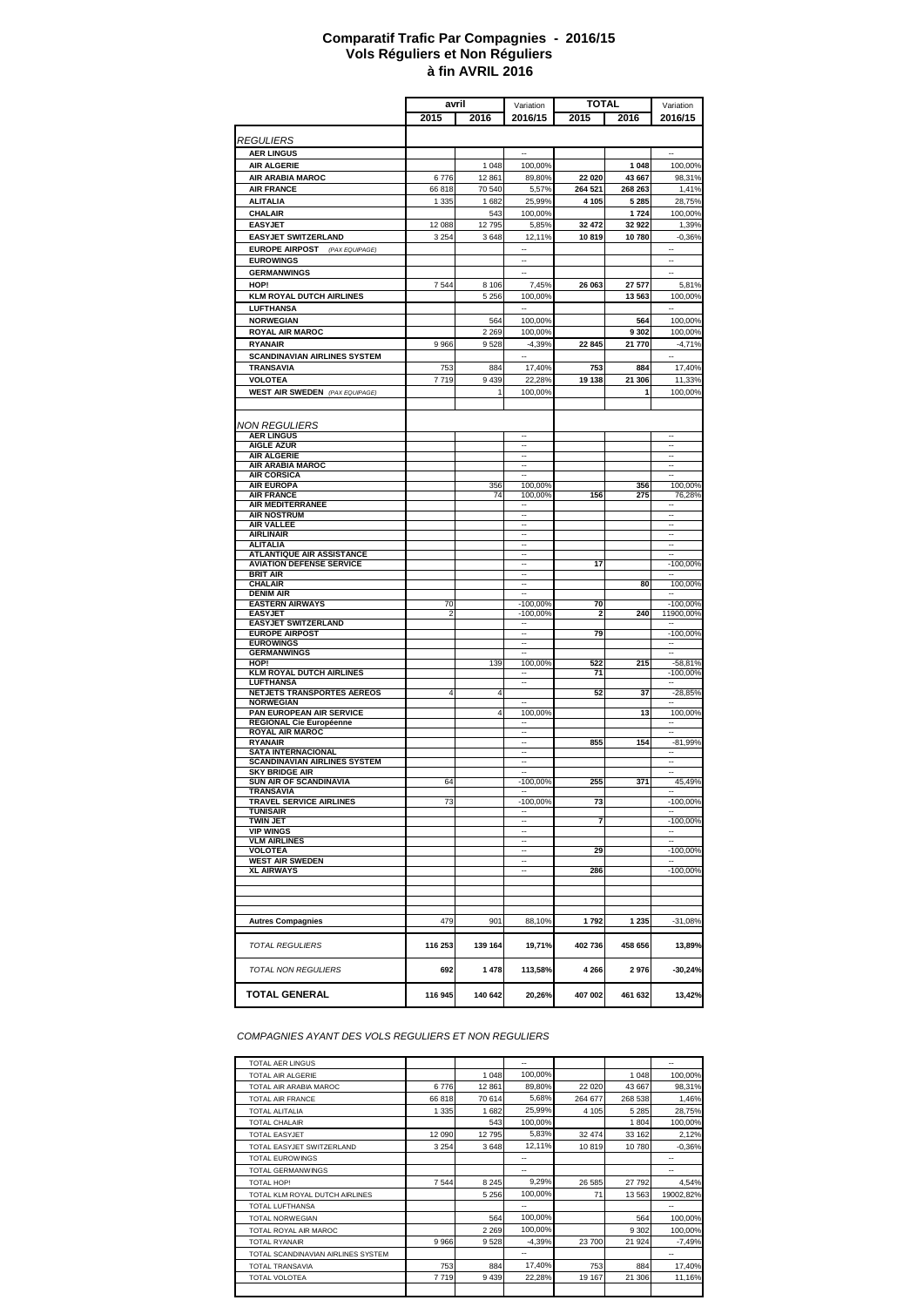### **COMPARATIF TRAFIC PAR DESTINATIONS ET NATIONALITES - 2016/15 à fin AVRIL 2016**

|                                                       | avril               |                 | Variation                          | <b>TOTAL</b> |                | Variation                                            |
|-------------------------------------------------------|---------------------|-----------------|------------------------------------|--------------|----------------|------------------------------------------------------|
| VILLES                                                | 2015                | 2016            | 2016/15                            | 2015         | 2016           | 2016/15                                              |
| <b>PARIS</b><br><b>PARIS Ch Gaulle</b>                | 29 560              | 31 452          | 6,40%                              | 119 521      | 123 043        |                                                      |
| <b>PARIS ORLY OUEST (Air France)</b>                  | 37 258              | 39 163          | 5,11%                              | 145 636      | 145 496        | 2,95%<br>$-0.10%$                                    |
| <b>PARIS LE BOURGET</b><br><b>PARIS ORLY (Autres)</b> | 8<br>$\overline{2}$ | 11              | 37,50%<br>$-100,00%$               | 127<br>180   | 44             | -65,35%<br>$-100,00%$                                |
| <b>TOTAL PARIS</b>                                    | 66828               | 70 626          | 5,68%                              | 265 464      | 268 583        | 1,17%                                                |
| NATIONAUX HORS PARIS                                  |                     |                 |                                    |              |                |                                                      |
| <b>AJACCIO</b>                                        | 642                 | 663             | 3,27%                              | 721          | 727            | 0,83%                                                |
| <b>BASTIA</b><br><b>BIARRITZ</b>                      | 70                  |                 | $-100,00%$<br>$\sim$               | 73           | 78             | 6,85%<br>$\overline{\phantom{a}}$                    |
| <b>BORDEAUX</b>                                       |                     | 548             | 100.00%                            | 1            | 1813           | 181200,00%                                           |
| <b>BREST</b><br><b>CAEN</b>                           | 940<br>64           | 1413            | 50,32%<br>$-100,00%$               | 975<br>64    | 1937<br>64     | 98,67%                                               |
| <b>CHALON VATRY</b>                                   |                     | 35              | 100,00%                            | 64           | 102            | 59.38%                                               |
| <b>LILLE</b><br><b>LORIENT</b>                        |                     |                 | $\sim$<br>Ξ                        | 64<br>60     | 65<br>60       | 1,56%                                                |
| <b>LYON</b><br><b>METZ NANCY</b>                      | 1732                | 847             | $-51,10%$<br>$-100,00%$            | 5947<br>66   | 2995<br>5      | -49,64%<br>$-92,42%$                                 |
| <b>NANTES</b>                                         | 10 400              | 13412           | 28,96%                             | 33 055       | 41 308         | 24,97%                                               |
| <b>NICE</b><br><b>PAU</b>                             |                     |                 | --<br>$\overline{\phantom{a}}$     | 64           | 62             | $-3,13%$<br>$\sim$                                   |
| <b>RENNES</b>                                         |                     |                 | щ.                                 |              | 4              | 100.00%                                              |
| <b>ST BRIEUC</b><br><b>STRASBOURG</b>                 | 1549                | 60<br>1 2 8 0   | 100,00%<br>$-17,37%$               | 70<br>4760   | 60<br>2054     | $-14,29%$<br>$-56.85%$                               |
|                                                       |                     |                 |                                    |              |                |                                                      |
|                                                       |                     |                 |                                    |              |                |                                                      |
| <b>Autres Charters Nat.</b>                           |                     | 222             | 11000,00%                          | 566          | 345            | -39,05%                                              |
| <b>TOTAL NATIONAUX HORS PARIS</b>                     | 15 403              | 18 4 8 0        | 19,98%                             | 46 550       | 51 679         | 11,02%                                               |
| <b>TOTAL NATIONAUX</b>                                | 82 231              | 89 106          | 8,36%                              | 312 014      | 320 262        | 2,64%                                                |
| <b>EUROPEENS</b>                                      |                     |                 |                                    |              |                |                                                      |
| <b>AMSTERDAM</b><br><b>BALE-MULHOUSE</b>              | 3 2 5 4             | 5 2 5 6<br>3648 | 100.00%<br>12,11%                  | 75<br>10819  | 13563<br>10780 | 17984,00%<br>$-0.36%$                                |
| <b>BIRMINGHAM</b>                                     |                     |                 | $\sim$                             |              | 7              | 100,00%                                              |
| <b>BRISTOL</b><br><b>BRUXELLES</b>                    | 4                   |                 | ÷.<br>$-100,00%$                   | 10           | 4              | $-60,00%$                                            |
| <b>BUDAPEST</b><br><b>CARDIFF</b>                     |                     |                 | 100.00%                            | 277          |                | $-100,00%$                                           |
| <b>CHARLEROI</b>                                      | 5 3 8 0             | 172<br>5678     | 5.54%                              | 17834        | 172<br>17920   | 100,00%<br>0,48%                                     |
| <b>COLOGNE</b><br><b>COPENHAGUE</b>                   |                     | 564             | $\overline{a}$<br>100,00%          |              | 564            | ÷.<br>100,00%                                        |
| <b>CRACOVIE</b>                                       |                     |                 | н.                                 |              |                | ۰.                                                   |
| <b>DUBLIN</b><br><b>DUBROVNIK</b>                     |                     |                 | u.<br>--                           | 542          |                | $-100,00%$<br>щ.                                     |
| <b>DUSSELDORF</b>                                     |                     |                 | ш.                                 | 8            | 14             | 75,00%                                               |
| <b>EDIMBOURG</b><br><b>FRANCFORT</b>                  |                     |                 | ۰.                                 |              |                | −−                                                   |
| <b>FRANCFORT HAHN</b>                                 | 4586                | 3850            | $-16,05%$                          | 5 011        | 3850           | $-23,17%$                                            |
| <b>FUNCHAL</b><br><b>GENEVE</b>                       | 73<br>2             | 228             | 212.33%<br>350,00%                 | 73<br>27     | 228<br>35      | 212,33%<br>29.63%                                    |
| <b>LEEDS</b><br><b>LISBONNE</b>                       |                     |                 |                                    |              |                | 100.00%                                              |
| <b>LONDRES GATWICK</b>                                | 9484                | 12795           | 34,91%                             | 29868        | 33 162         | 11,03%                                               |
| <b>LONDRES LUTON</b><br><b>MADRID</b>                 | 32                  |                 | $-100,00%$                         | 32           |                | $-100,00\%$                                          |
| <b>MALAGA</b>                                         |                     |                 | $-100,00%$                         |              |                | $-100,00%$                                           |
| <b>MALTE</b><br><b>MANCHESTER</b>                     |                     | 214             | 100,00%                            |              | 214            | 100,00%                                              |
| <b>MUNICH</b>                                         |                     |                 | $\overline{\phantom{a}}$           |              |                | $\sim$                                               |
| OSLO<br><b>PALMA</b>                                  |                     |                 | $\overline{\phantom{a}}$<br>$\sim$ |              |                | $\overline{\phantom{a}}$<br>$\overline{\phantom{a}}$ |
| <b>PORTO</b><br><b>PULA</b>                           |                     |                 | --<br>H                            | 139          | 154            | 10,79%<br>$\sim$                                     |
| <b>RHODES</b>                                         |                     |                 |                                    |              |                |                                                      |
| <b>ROME FIUMICINO</b><br><b>ROTTERDAM</b>             | 3939<br>759         | 1682<br>884     | $-57,30%$<br>16,47%                | 6709<br>777  | 5 2 8 5<br>884 | $-21,23%$<br>13,77%                                  |
| <b>VARSOVIE</b>                                       |                     |                 | $\overline{\phantom{a}}$           |              |                | ⊷.                                                   |
| <b>VENISE</b><br><b>ZURICH</b>                        | 8                   | 2               | $\overline{a}$<br>$-75,00%$        | 4<br>8       | 10             | $-100,00%$<br>25,00%                                 |
|                                                       |                     |                 |                                    |              |                |                                                      |
|                                                       |                     |                 |                                    |              |                |                                                      |
| <b>Autres Charters Euro.</b>                          | 404                 | 367             | $-9,16%$                           | 741          | 482            | $-34,95%$                                            |
| <b>TOTAL EUROPEENS</b>                                | 27 932              | 35 349          | 26,55%                             | 72961        | 87 332         | 19,70%                                               |
| <b>INTERNATIONAUX</b><br><b>AGADIR</b>                |                     |                 |                                    |              | 4              | 100,00%                                              |
| <b>ALGER</b>                                          |                     | 1 0 4 8         | 100,00%                            |              | 1 0 4 8        | 100,00%                                              |
| <b>CASABLANCA</b><br><b>DAKAR</b>                     | 2580                | 5 3 3 3         | 106,71%<br>$\sim$                  | 8 0 3 4      | 21 305         | 165,19%<br>⊷.                                        |
| <b>DJERBA</b>                                         |                     |                 | $\sim$                             |              |                |                                                      |
| <b>FES</b><br><b>ISTANBUL</b>                         | 3 0 6 9             | 3880            | 26,43%<br>--                       | 9887         | 13827          | 39,85%<br>$\overline{\phantom{a}}$                   |
| <b>JEDDAH</b><br><b>MARRAKECH</b>                     | 6                   | 2 9 0 4         | μ.<br>48300,00%                    | 6            | 7 197          | 119850,00%                                           |
| <b>MONASTIR</b>                                       |                     |                 |                                    |              |                |                                                      |
| <b>NADOR</b><br><b>ORAN</b>                           | 1 1 2 7             | 2 1 1 6         | 87.76%<br>$\sim$                   | 4 0 9 9      | 7946           | 93.85%<br>$\overline{a}$                             |
| <b>OUJDA</b>                                          |                     |                 | ш.                                 |              |                | ц.                                                   |
| <b>TANGER</b><br>TUNIS                                |                     | 906             | 100,00%<br>−−                      | 1            | 2703           | 100,00%<br>-100,00%                                  |
|                                                       |                     |                 |                                    |              |                |                                                      |
|                                                       |                     |                 |                                    |              |                |                                                      |
| <b>Autres Charters Inter.</b>                         |                     |                 |                                    |              | 8              | 100,00%                                              |
| <b>TOTAL INTERNATIONAUX</b>                           | 6782                | 16 187          | 138,68%                            | 22 027       | 54 038         | 145,33%                                              |
| <b>TOTAL</b>                                          | 116 945             | 140 642         | 20,26%                             | 407 002      | 461 632        | 13,42%                                               |